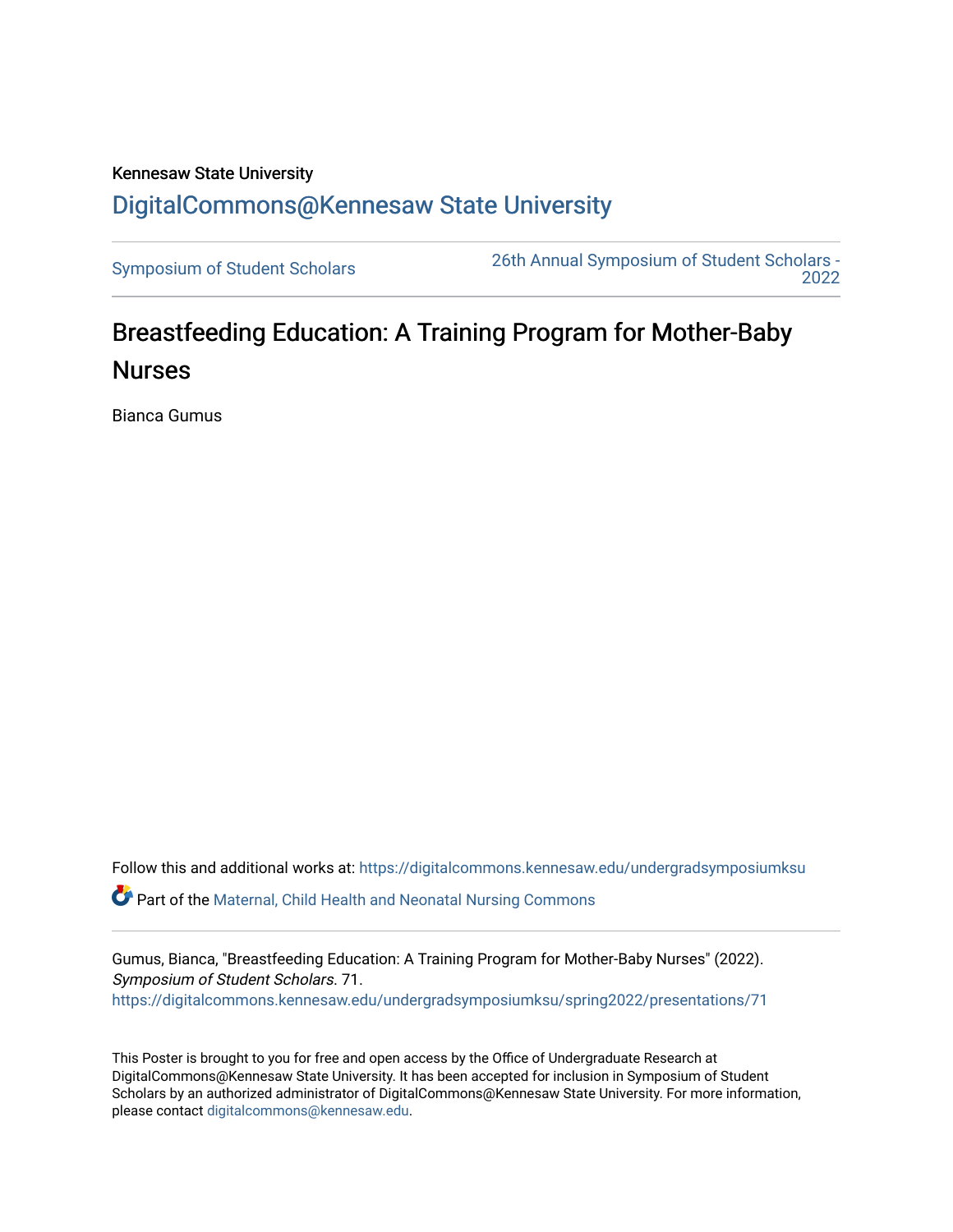Bianca Gumus

In the postpartum period, a nurse's most vital role is educating the patient and preparing her for discharge. Breastfeeding in the postpartum period can be challenging to new mothers, and proper guidance from the nurse is essential in boosting the patient's confidence and satisfaction. Successful breastfeeding in the postpartum period is linked to decreased bleeding, decreased risk of postpartum depression, and improved health outcomes for mother and baby (ACOG, n.d.). When postpartum mothers feel they did not receive enough education or guidance from the healthcare team, they are more likely to be dissatisfied with their overall care (Wagner & Washington, 2016). Research suggests that postpartum patients feel more prepared when nurses spend more one-on-one time at the bedside during breastfeeding to assist and answer questions (Buchko et al., 2012). At an Atlanta hospital, patient satisfaction rates are 74%, with the lowest satisfaction in education and discharge information. This hospital's mother-baby unit employs one lactation consultant, meaning when she is unavailable, breastfeeding education is done by the nurse. The mother-baby nurses are not trained in lactation, therefore, the quality of teaching that each patient receives varies based upon the nurse. The purpose of this project is to implement a comprehensive breastfeeding training program for mother-baby nurses to improve patient education and bring patient satisfaction to 90%. The training program will utilize the three-day Baby-Friendly Hospital Initiative's course including written materials, demonstrations, and role play to create a consistent knowledge base that equips nurses to adequately teach patients about breastfeeding. Nurses will be educated on positioning, colostrum, hormones, anatomy, feeding cues, and an abundance of knowledge and skills needed for breastfeeding education. Three months after all mother-baby nurses have completed the training, patient satisfaction surveys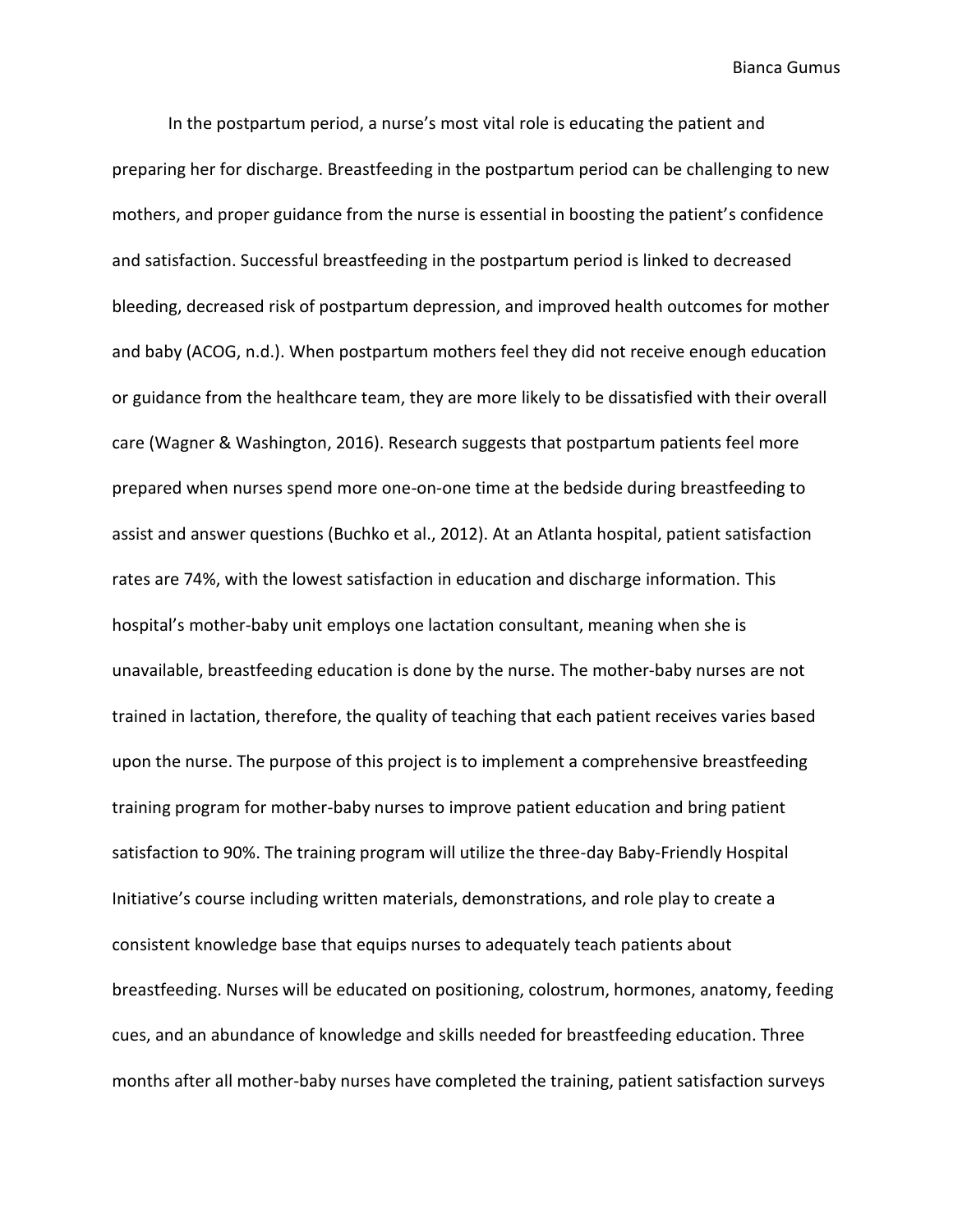will be reviewed. The project will be considered successful if patient satisfaction rises to 90% or higher.

*Keywords*: Postpartum, breastfeeding, mother-baby, nursing, training, lactation,

education, satisfaction, discharge, patient